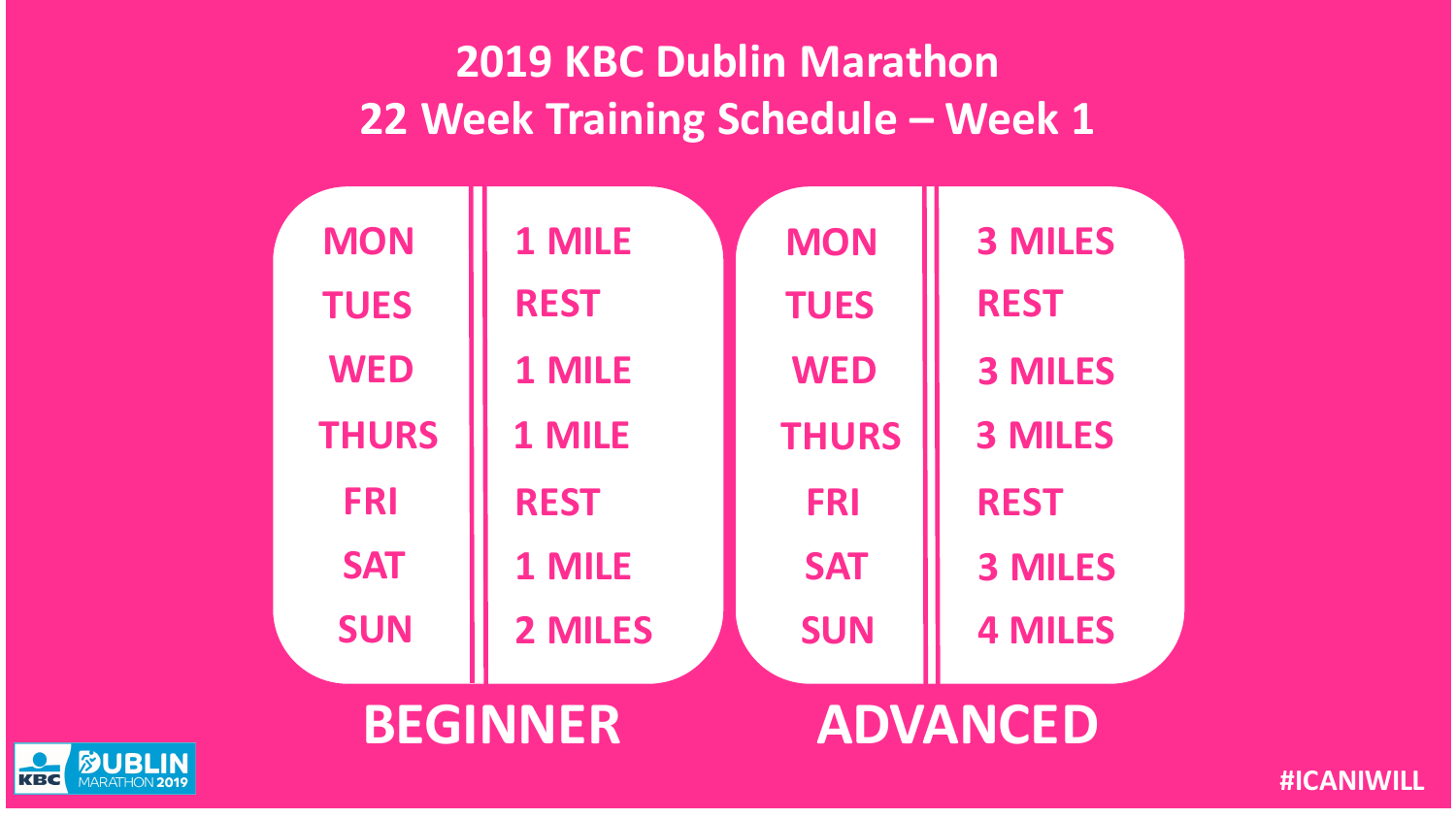| <b>BEGINNER</b> |             |              | <b>ADVANCED</b> |
|-----------------|-------------|--------------|-----------------|
| <b>SUN</b>      | 2 MILES     | <b>SUN</b>   | <b>4 MILES</b>  |
| <b>SAT</b>      | 2 MILES     | <b>SAT</b>   | <b>3 MILES</b>  |
| <b>FRI</b>      | <b>REST</b> | <b>FRI</b>   | <b>REST</b>     |
| <b>THURS</b>    | 1 MILE      | <b>THURS</b> | <b>3 MILES</b>  |
| <b>WED</b>      | 2 MILES     | <b>WED</b>   | <b>3 MILES</b>  |
| <b>TUES</b>     | <b>REST</b> | <b>TUES</b>  | <b>REST</b>     |
| <b>MON</b>      | 1 MILE      | <b>MON</b>   | <b>3 MILES</b>  |
|                 |             |              |                 |

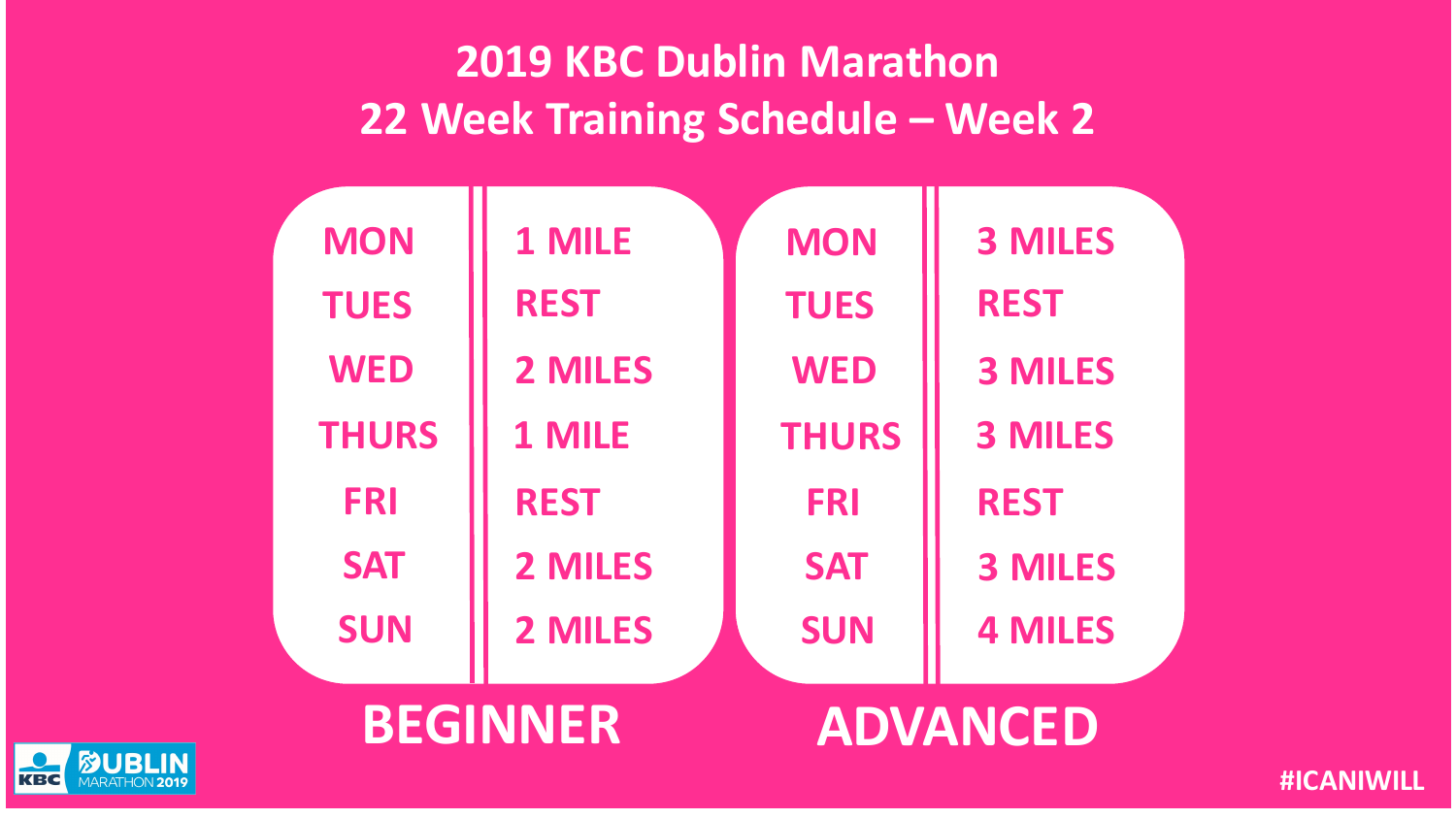| <b>BEGINNER</b> |                |              | <b>ADVANCED</b> |  |
|-----------------|----------------|--------------|-----------------|--|
| <b>SUN</b>      | 2 MILES        | <b>SUN</b>   | <b>5 MILES</b>  |  |
| <b>SAT</b>      | <b>3 MILES</b> | <b>SAT</b>   | <b>5 MILES</b>  |  |
| <b>FRI</b>      | <b>REST</b>    | <b>FRI</b>   | <b>REST</b>     |  |
| <b>THURS</b>    | 2 MILES        | <b>THURS</b> | <b>4 MILES</b>  |  |
| <b>WED</b>      | <b>3 MILES</b> | <b>WED</b>   | <b>4 MILES</b>  |  |
| <b>TUES</b>     | <b>REST</b>    | <b>TUES</b>  | <b>REST</b>     |  |
| <b>MON</b>      | 2 MILES        | <b>MON</b>   | <b>3 MILES</b>  |  |
|                 |                |              |                 |  |

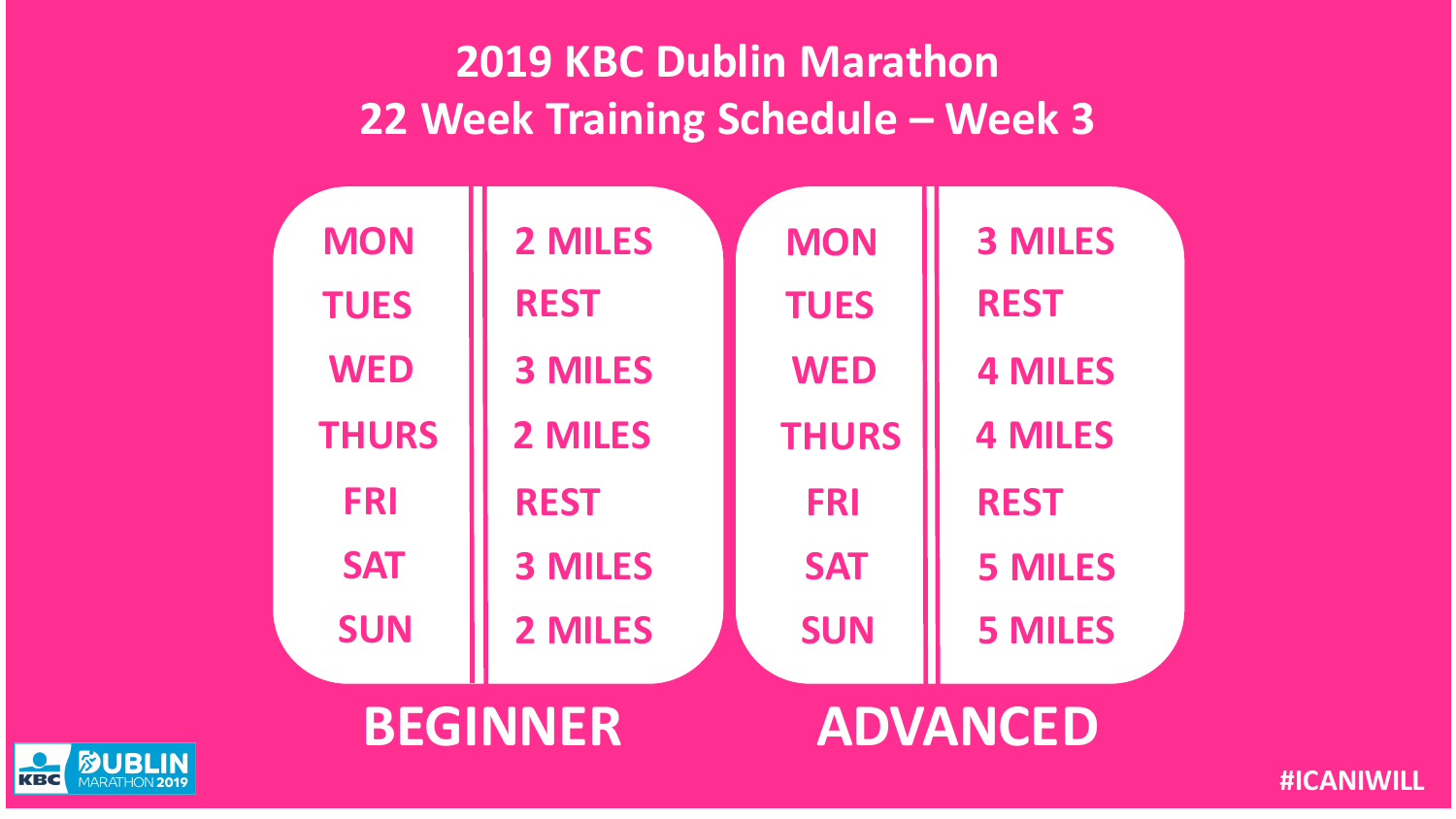| <b>BEGINNER</b> |                |              | <b>ADVANCED</b> |  |
|-----------------|----------------|--------------|-----------------|--|
| <b>SUN</b>      | <b>4 MILES</b> | <b>SUN</b>   | <b>6 MILES</b>  |  |
| <b>SAT</b>      | <b>3 MILES</b> | <b>SAT</b>   | <b>3 MILES</b>  |  |
| <b>FRI</b>      | <b>REST</b>    | <b>FRI</b>   | <b>REST</b>     |  |
| <b>THURS</b>    | <b>3 MILES</b> | <b>THURS</b> | <b>4 MILES</b>  |  |
| <b>WED</b>      | <b>3 MILES</b> | <b>WED</b>   | <b>4 MILES</b>  |  |
| <b>TUES</b>     | <b>REST</b>    | <b>TUES</b>  | <b>REST</b>     |  |
| <b>MON</b>      | 2 MILES        | <b>MON</b>   | <b>3 MILES</b>  |  |
|                 |                |              |                 |  |

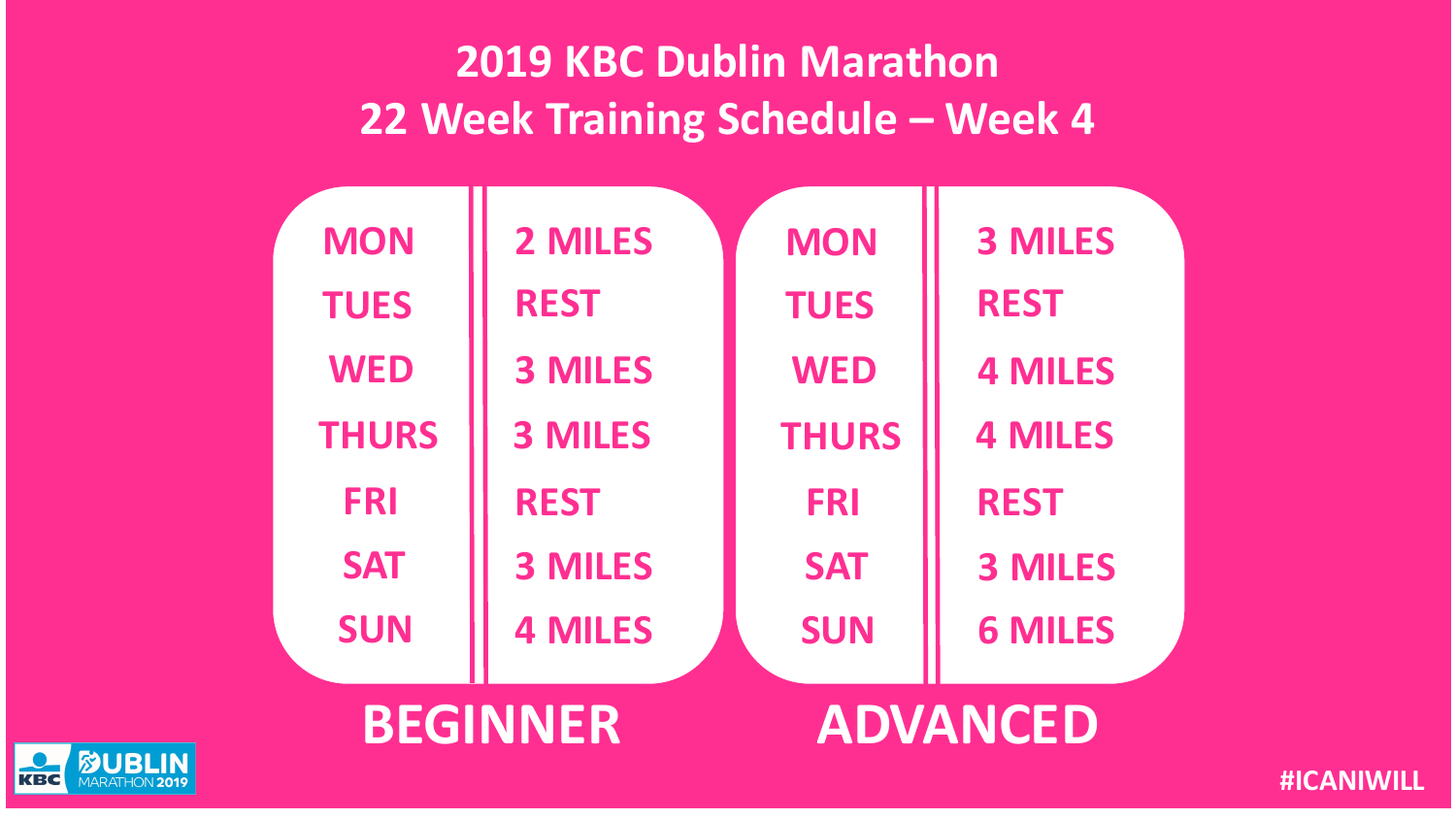| <b>MON</b>   | <b>3 MILES</b>                 | <b>MON</b>   | <b>REST</b>                           |
|--------------|--------------------------------|--------------|---------------------------------------|
| <b>TUES</b>  | <b>REST</b>                    | <b>TUES</b>  | 4/6 MILES                             |
| <b>WED</b>   | <b>4 MILES</b>                 | <b>WED</b>   | $4/6$ MILES +<br><b>5X50M STRIDES</b> |
| <b>THURS</b> | 2 MILES                        | <b>THURS</b> | 4/6 MILES                             |
| <b>FRI</b>   | <b>REST</b>                    | <b>FRI</b>   | <b>REST</b>                           |
| <b>SAT</b>   | <b>3 MILES</b>                 | <b>SAT</b>   | <b>4 MILES</b>                        |
| <b>SUN</b>   | <b>REST OR EASY</b><br>2 MILES | <b>SUN</b>   | <b>REST OR EASY</b><br><b>6 MILES</b> |
|              |                                |              |                                       |



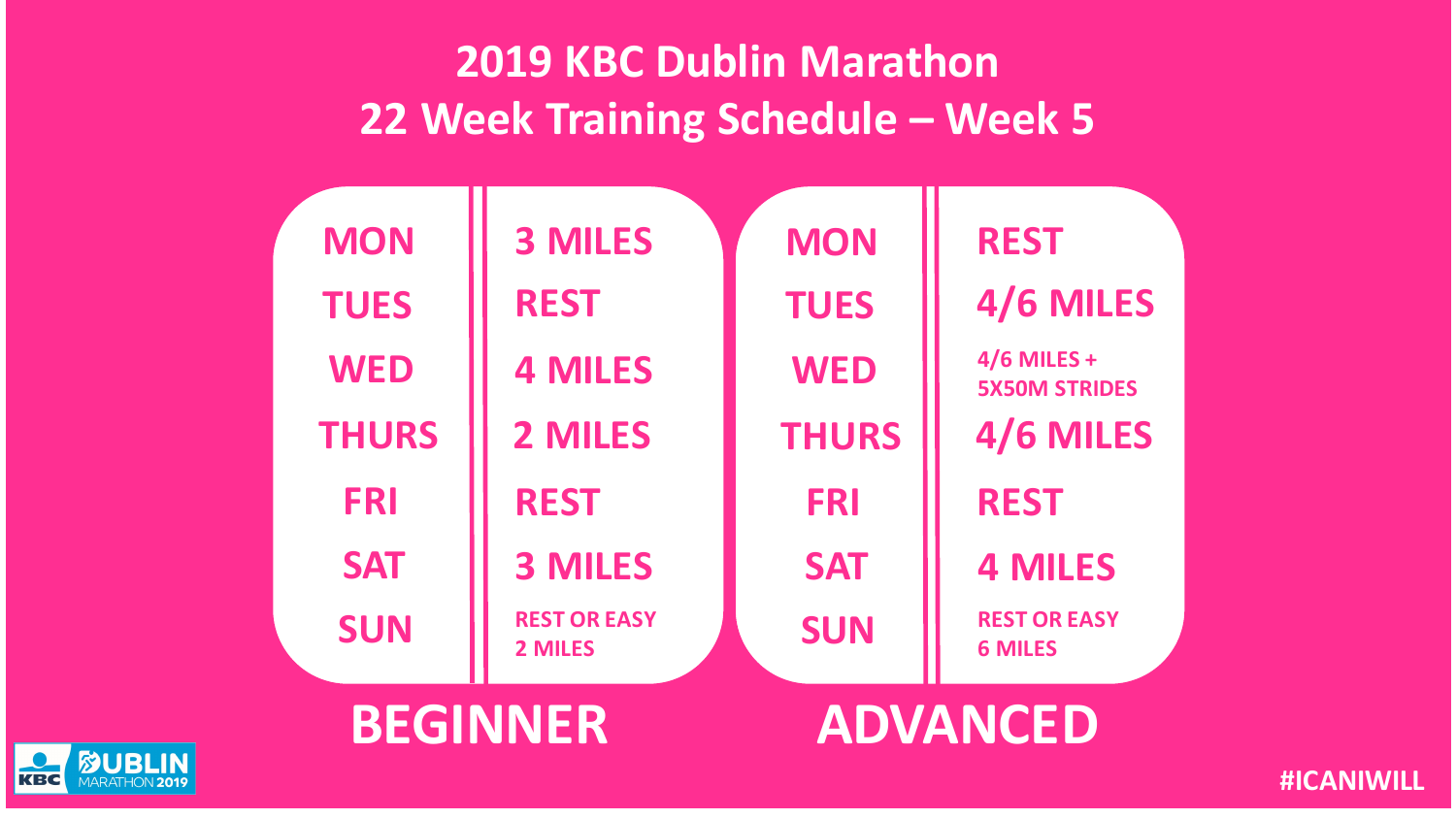|                 | <b>MON</b>   | <b>REST</b>    | <b>MON</b>      | <b>REST</b>                           |
|-----------------|--------------|----------------|-----------------|---------------------------------------|
|                 | <b>TUES</b>  | <b>3 MILES</b> | <b>TUES</b>     | 4/6 MILES                             |
|                 | <b>WED</b>   | <b>4 MILES</b> | <b>WED</b>      | $4/6$ MILES +<br><b>5X50M STRIDES</b> |
|                 | <b>THURS</b> | <b>3 MILES</b> | <b>THURS</b>    | 4/6 MILES                             |
|                 | <b>FRI</b>   | <b>REST</b>    | <b>FRI</b>      | <b>REST</b>                           |
|                 | <b>SAT</b>   | <b>3 MILES</b> | <b>SAT</b>      | <b>4 MILES</b>                        |
|                 | <b>SUN</b>   | <b>5 MILES</b> | <b>SUN</b>      | 8/10 MILES                            |
|                 |              |                |                 |                                       |
| <b>BEGINNER</b> |              |                | <b>ADVANCED</b> |                                       |

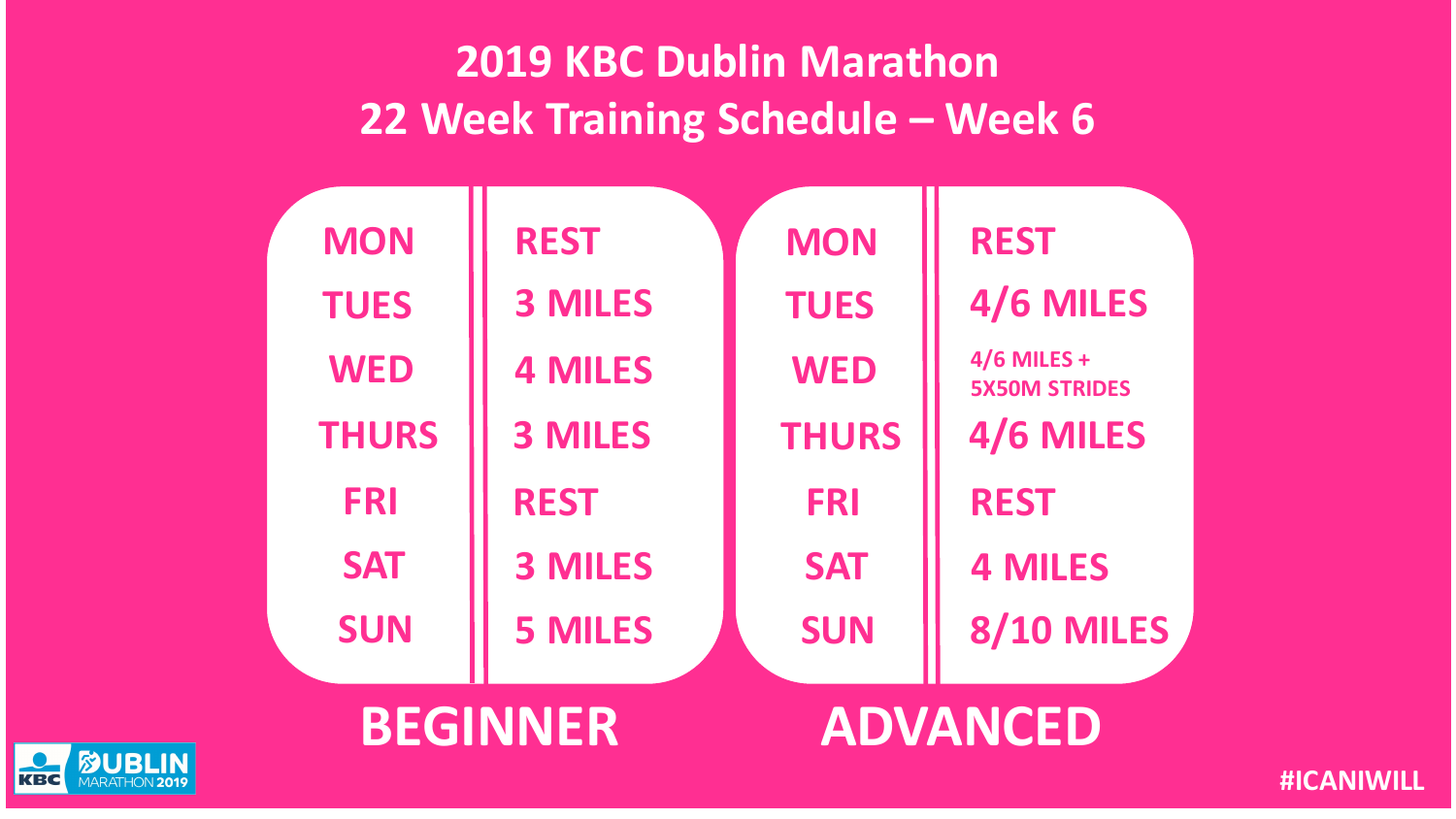| <b>MON</b>      | <b>REST</b>    | <b>MON</b>   | <b>REST</b>                              |
|-----------------|----------------|--------------|------------------------------------------|
| <b>TUES</b>     | <b>3 MILES</b> | <b>TUES</b>  | 4/6 MILES                                |
| <b>WED</b>      | <b>4 MILES</b> | <b>WED</b>   | <b>6 MILES + 5X50M</b><br><b>STRIDES</b> |
| <b>THURS</b>    | 3/4 MILES      | <b>THURS</b> | 4/6 MILES                                |
| <b>FRI</b>      | <b>REST</b>    | <b>FRI</b>   | <b>REST</b>                              |
| <b>SAT</b>      | 3/4 MILES      | <b>SAT</b>   | 3/4 MILES                                |
| <b>SUN</b>      | <b>4 MILES</b> | <b>SUN</b>   | <b>4 MILES</b>                           |
|                 |                |              |                                          |
| <b>BEGINNER</b> |                |              | <b>ADVANCED</b>                          |

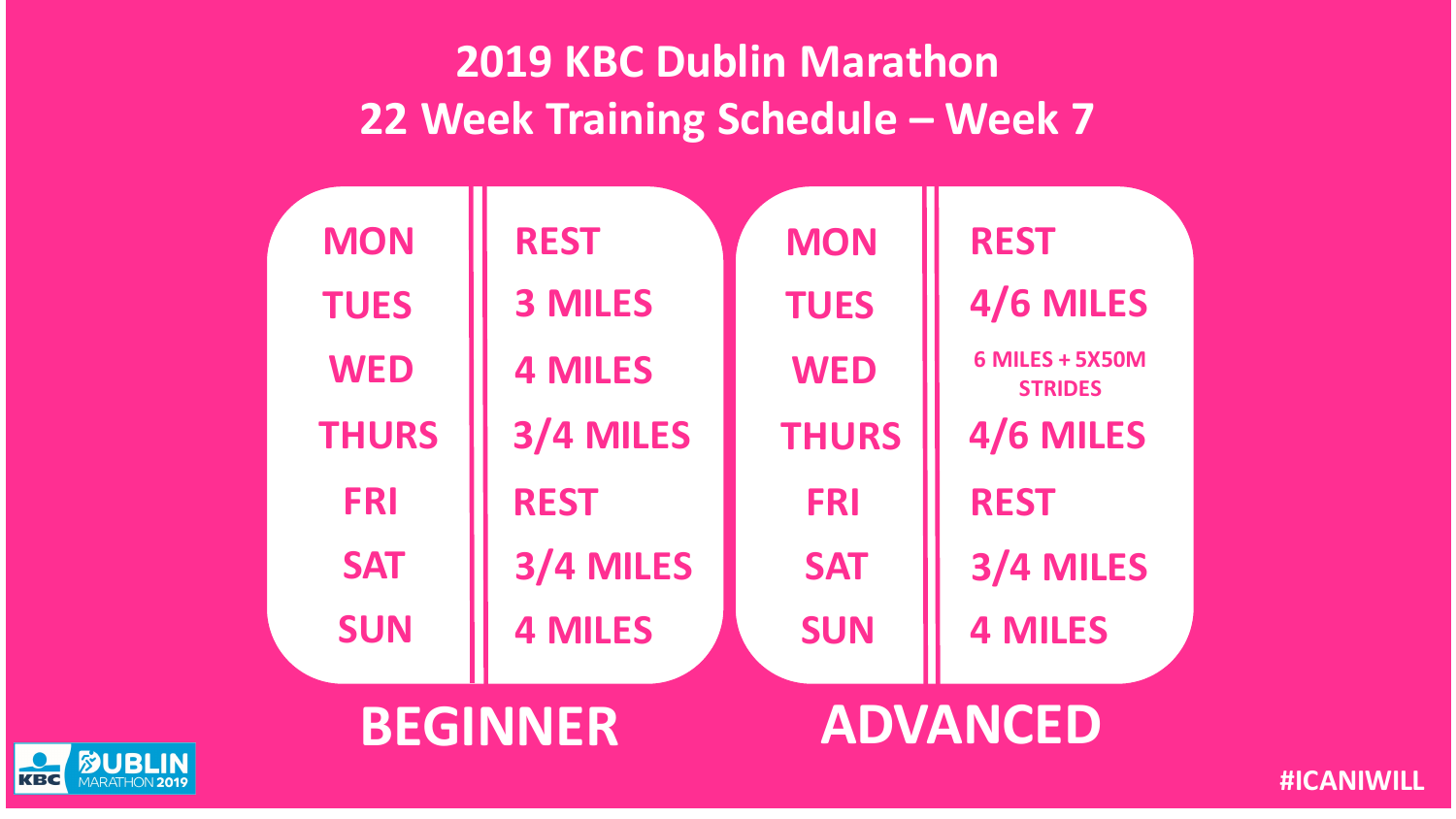| <b>MON</b>      | <b>REST</b>     | <b>MON</b>   | <b>REST</b>                          |
|-----------------|-----------------|--------------|--------------------------------------|
| <b>TUES</b>     | 3/4 MILES       | <b>TUES</b>  | 4/6 X 400M X<br><b>2MIN RECOVERY</b> |
| <b>WED</b>      | <b>4 MILES</b>  | <b>WED</b>   | 6/8 MILES                            |
| <b>THURS</b>    | <b>REST</b>     | <b>THURS</b> | 4/6 MILES                            |
| <b>FRI</b>      | <b>3 MILES</b>  | <b>FRI</b>   | <b>3 MILES</b>                       |
| <b>SAT</b>      | <b>REST</b>     | <b>SAT</b>   | <b>REST</b>                          |
| <b>SUN</b>      | <b>10 MILES</b> | <b>SUN</b>   | <b>10 MILES</b>                      |
| <b>BEGINNER</b> |                 |              | <b>ADVANCED</b>                      |
|                 |                 |              |                                      |

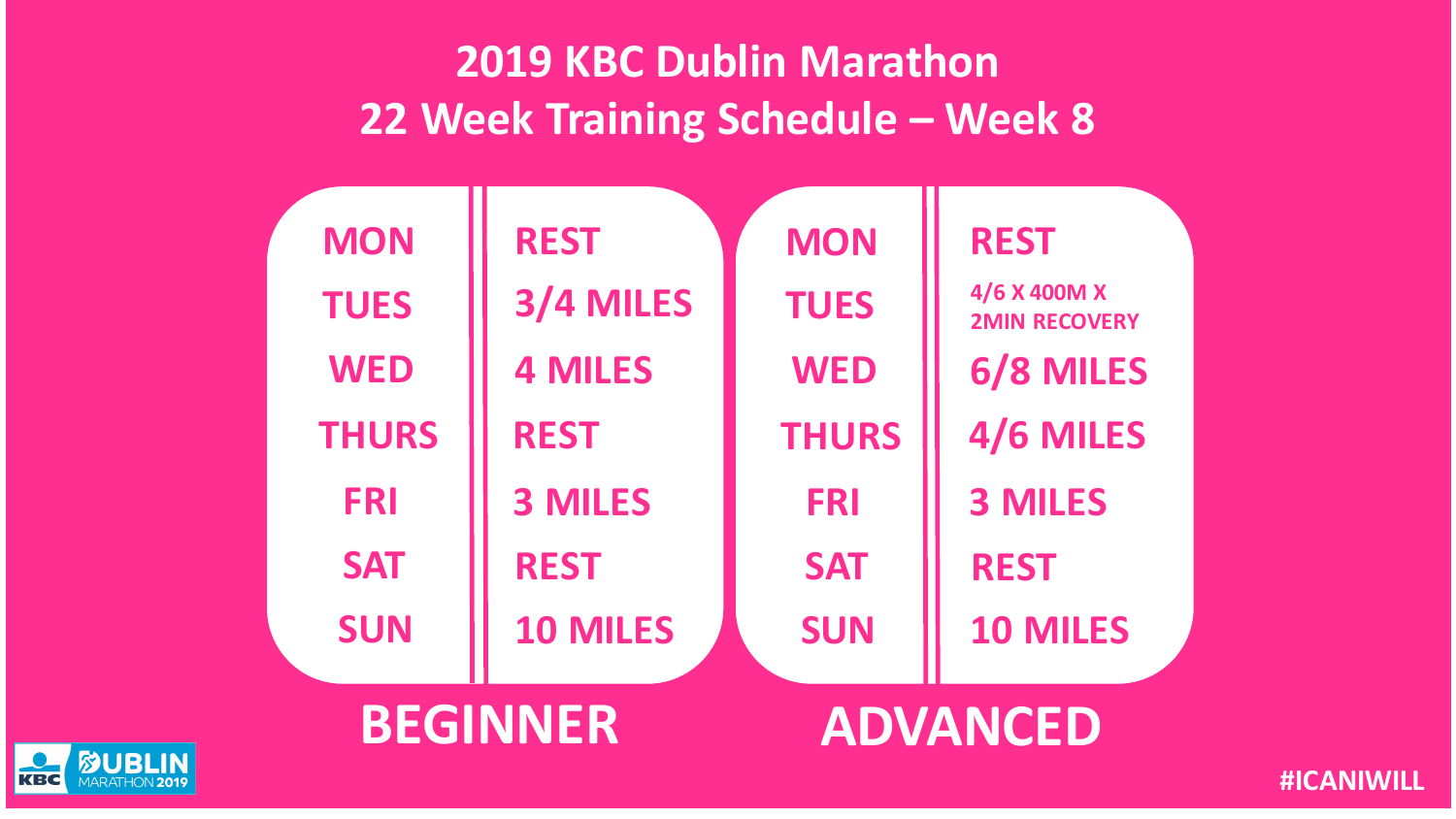| <b>MON</b>   | <b>REST</b>       | <b>MON</b>   | <b>REST</b>                            |
|--------------|-------------------|--------------|----------------------------------------|
| <b>TUES</b>  | 3/4 MILES         | <b>TUES</b>  | 4/6 X 400M X 90<br><b>SEC RECOVERY</b> |
| <b>WED</b>   | <b>4 MILES</b>    | <b>WED</b>   | <b>6 MILES</b>                         |
| <b>THURS</b> | 3/4 MILES         | <b>THURS</b> | <b>6 MILES</b>                         |
| <b>FRI</b>   | <b>REST</b>       | <b>FRI</b>   | <b>REST</b>                            |
| <b>SAT</b>   | 3/4 MILES         | <b>SAT</b>   | <b>4 MILES</b>                         |
| <b>SUN</b>   | <b>8/10 MILES</b> | <b>SUN</b>   | <b>12/14 MILES</b>                     |
|              |                   |              |                                        |



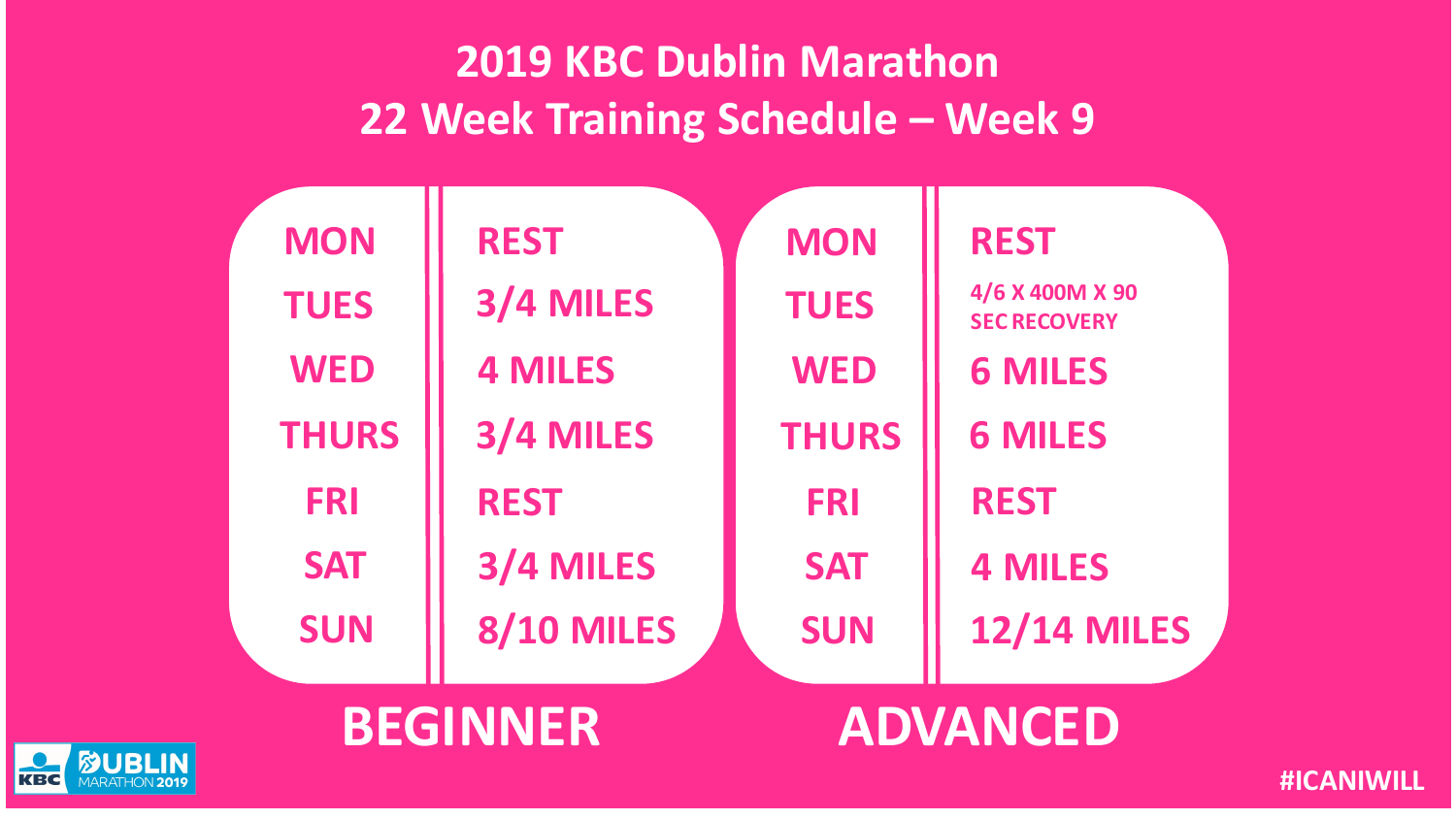| <b>MON</b>   | <b>REST</b>        | <b>MON</b>   | <b>REST</b>                            |  |
|--------------|--------------------|--------------|----------------------------------------|--|
| <b>TUES</b>  | <b>4 MILES</b>     | <b>TUES</b>  | 6/8 X 400M X 90<br><b>SEC RECOVERY</b> |  |
| <b>WED</b>   | <b>6 MILES</b>     | <b>WED</b>   | <b>6 MILES</b>                         |  |
| <b>THURS</b> | <b>3 MILES</b>     | <b>THURS</b> | 4/6 MILES                              |  |
| <b>FRI</b>   | <b>REST</b>        | <b>FRI</b>   | <b>REST</b>                            |  |
| <b>SAT</b>   | 3/4 MILES          | <b>SAT</b>   | <b>4 MILES</b>                         |  |
| <b>SUN</b>   | <b>10/12 MILES</b> | <b>SUN</b>   | <b>12/14 MILES</b>                     |  |
|              |                    |              |                                        |  |

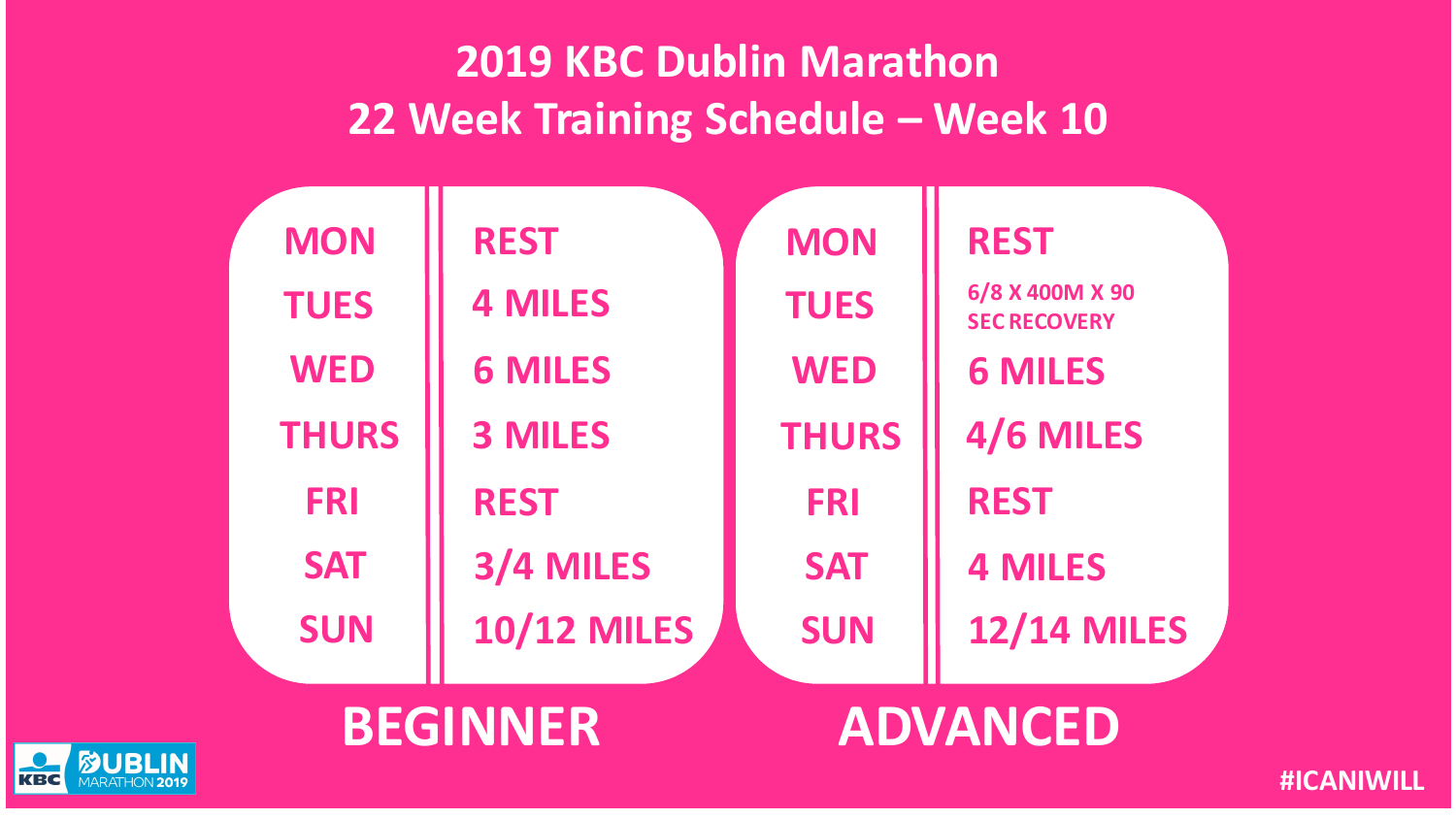| <b>MON</b>      | <b>REST</b>        | <b>MON</b>   | <b>REST</b>                              |
|-----------------|--------------------|--------------|------------------------------------------|
| <b>TUES</b>     | <b>4 MILES</b>     | <b>TUES</b>  | 6/8 X 400M X 90<br><b>SEC RECOVERY</b>   |
| <b>WED</b>      | <b>6 MILES</b>     | <b>WED</b>   | <b>8/10 MILES</b>                        |
| <b>THURS</b>    | <b>4 MILES</b>     | <b>THURS</b> | <b>REST</b>                              |
| <b>FRI</b>      | <b>REST</b>        | <b>FRI</b>   | <b>4 MILES + 5X50M</b><br><b>STRIDES</b> |
| <b>SAT</b>      | 3/4 MILES          | <b>SAT</b>   | <b>4 MILES</b>                           |
| <b>SUN</b>      | <b>10/12 MILES</b> | <b>SUN</b>   | <b>14 MILES</b>                          |
| <b>BEGINNER</b> |                    |              | <b>ADVANCED</b>                          |

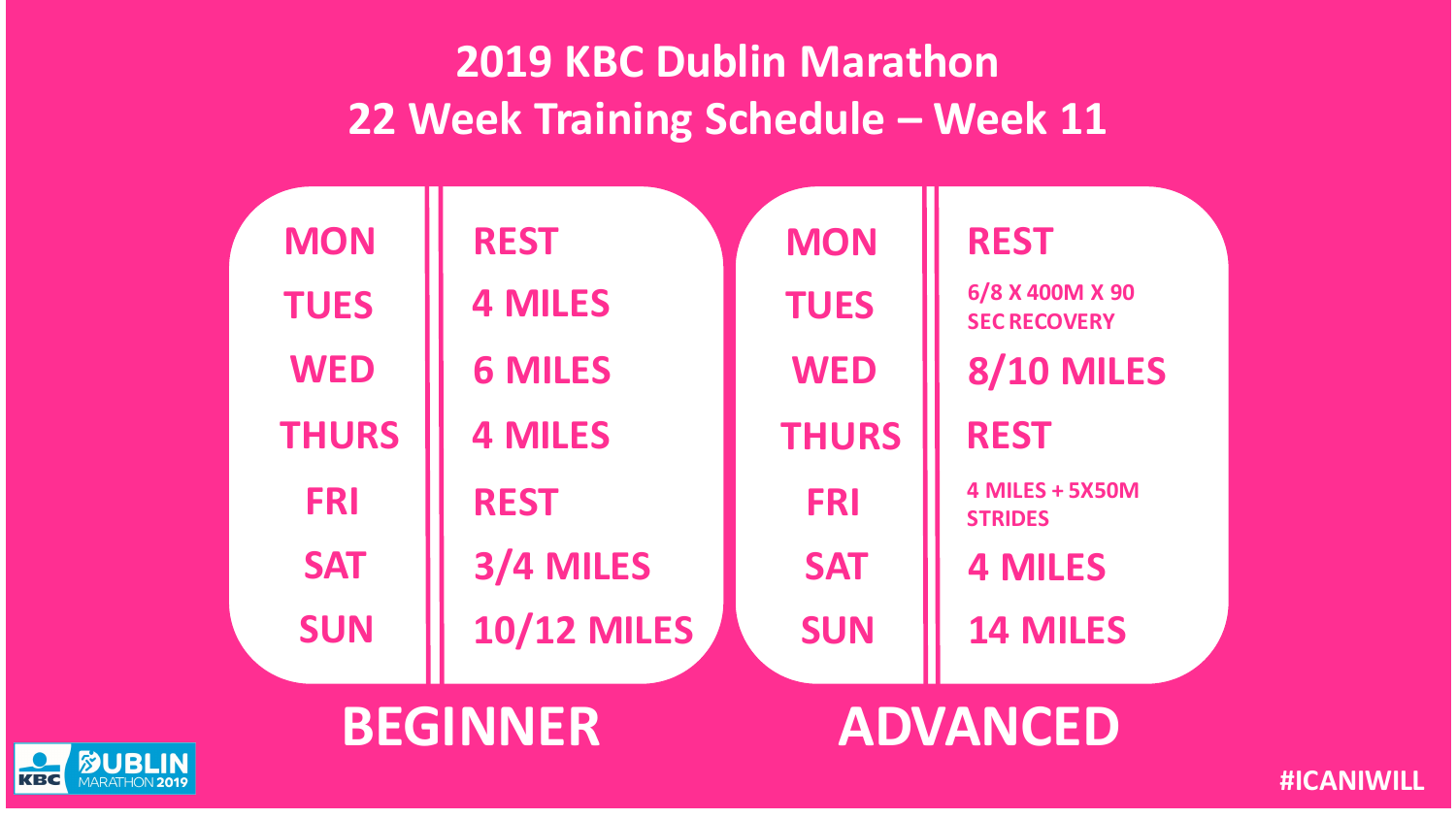| <b>MON</b>   | <b>REST</b>        | <b>MON</b>   | <b>REST</b>                           |
|--------------|--------------------|--------------|---------------------------------------|
| <b>TUES</b>  | <b>3 MILES</b>     | <b>TUES</b>  | $4/6$ MILES +<br><b>5X50M STRIDES</b> |
| <b>WED</b>   | <b>6 MILES</b>     | <b>WED</b>   | <b>8/10 MILES</b>                     |
| <b>THURS</b> | <b>4 MILES</b>     | <b>THURS</b> | 4/6 MILES                             |
| <b>FRI</b>   | <b>REST</b>        | <b>FRI</b>   | <b>REST</b>                           |
| <b>SAT</b>   | <b>4 MILES</b>     | <b>SAT</b>   | 4/6 MILES                             |
| <b>SUN</b>   | <b>12/14 MILES</b> | <b>SUN</b>   | <b>14/16 MILES</b>                    |
|              |                    |              |                                       |

**BEGINNER ADVANCED**

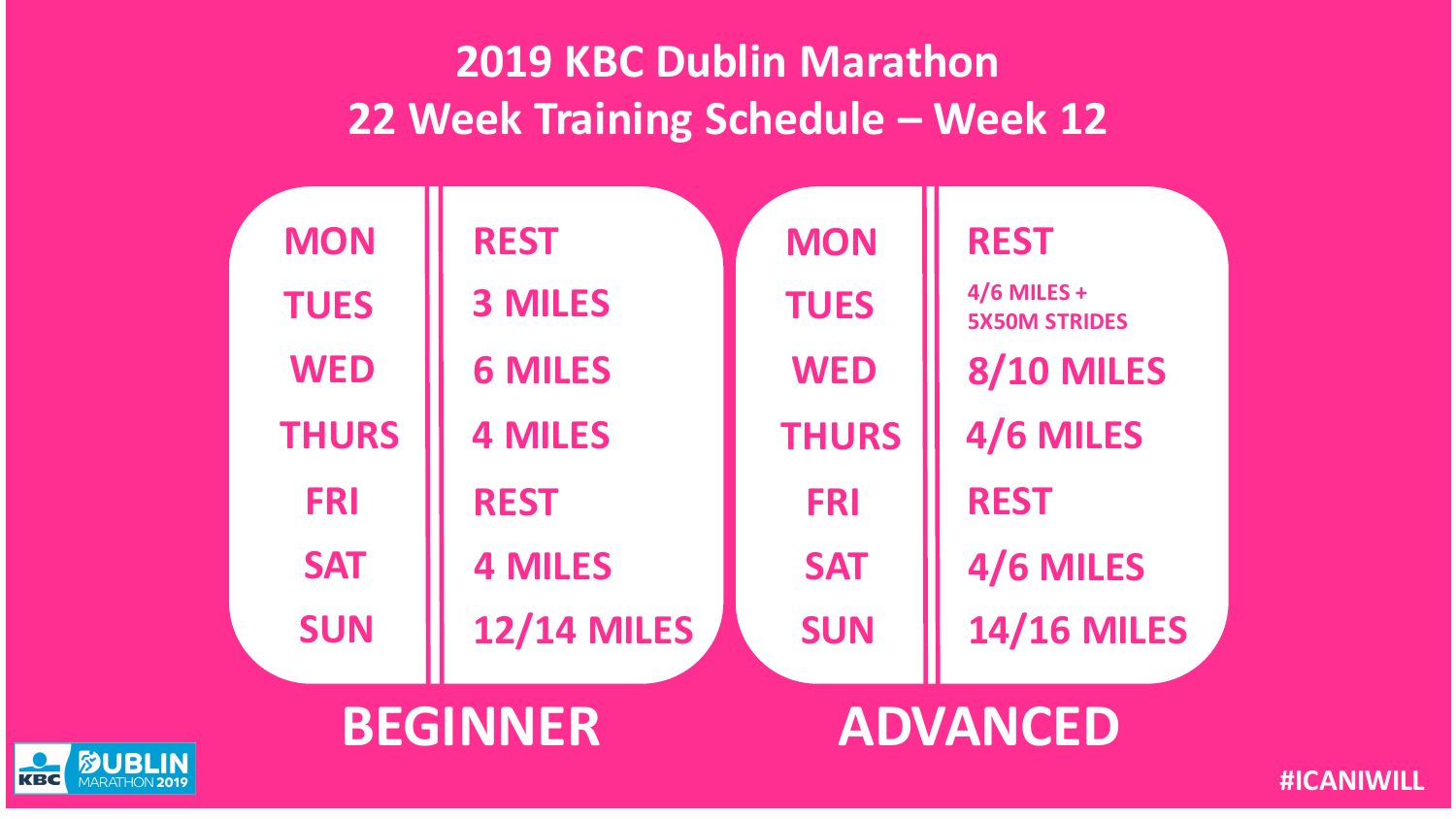| <b>MON</b>   | <b>REST</b>                           | <b>MON</b>   | <b>REST</b>                              |
|--------------|---------------------------------------|--------------|------------------------------------------|
| <b>TUES</b>  | <b>REST OR EASY 4</b><br><b>MILES</b> | <b>TUES</b>  | <b>4 MILES + 5X50M</b><br><b>STRIDES</b> |
| <b>WED</b>   | <b>6 MILES</b>                        | <b>WED</b>   | <b>8 MILES</b>                           |
| <b>THURS</b> | <b>4 MILES</b>                        | <b>THURS</b> | <b>4 MILES</b>                           |
| <b>FRI</b>   | <b>REST</b>                           | <b>FRI</b>   | <b>REST</b>                              |
| <b>SAT</b>   | <b>10 MILES</b>                       | <b>SAT</b>   | <b>10 MILES</b>                          |
| <b>SUN</b>   | <b>REST</b>                           | <b>SUN</b>   | 4/6 MILES                                |
|              |                                       |              |                                          |



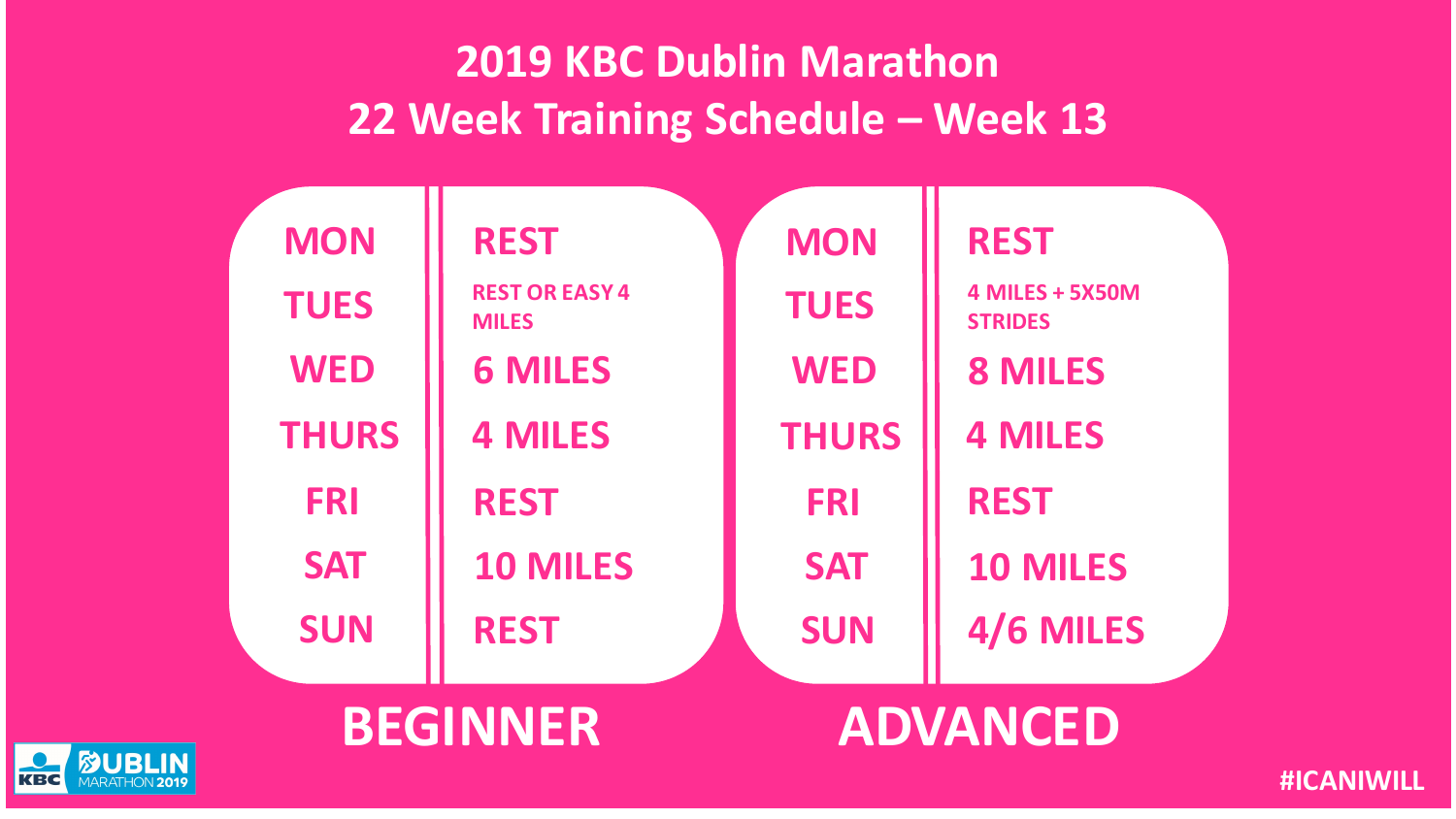| <b>MON</b>   | <b>REST</b>                           | <b>MON</b>   | <b>REST</b>                              |
|--------------|---------------------------------------|--------------|------------------------------------------|
| <b>TUES</b>  | <b>REST OR EASY 4</b><br><b>MILES</b> | <b>TUES</b>  | <b>4 MILES + 5X75M</b><br><b>STRIDES</b> |
| <b>WED</b>   | <b>4 MILES</b>                        | <b>WED</b>   | <b>8 MILES</b>                           |
| <b>THURS</b> | <b>4 MILES</b>                        | <b>THURS</b> | <b>4 MILES</b>                           |
| <b>FRI</b>   | <b>4 MILES</b>                        | <b>FRI</b>   | <b>REST</b>                              |
| <b>SAT</b>   | <b>REST</b>                           | <b>SAT</b>   | <b>5 MILES</b>                           |
| <b>SUN</b>   | <b>14 MILES</b>                       | <b>SUN</b>   | <b>16 MILES</b>                          |
|              |                                       |              |                                          |



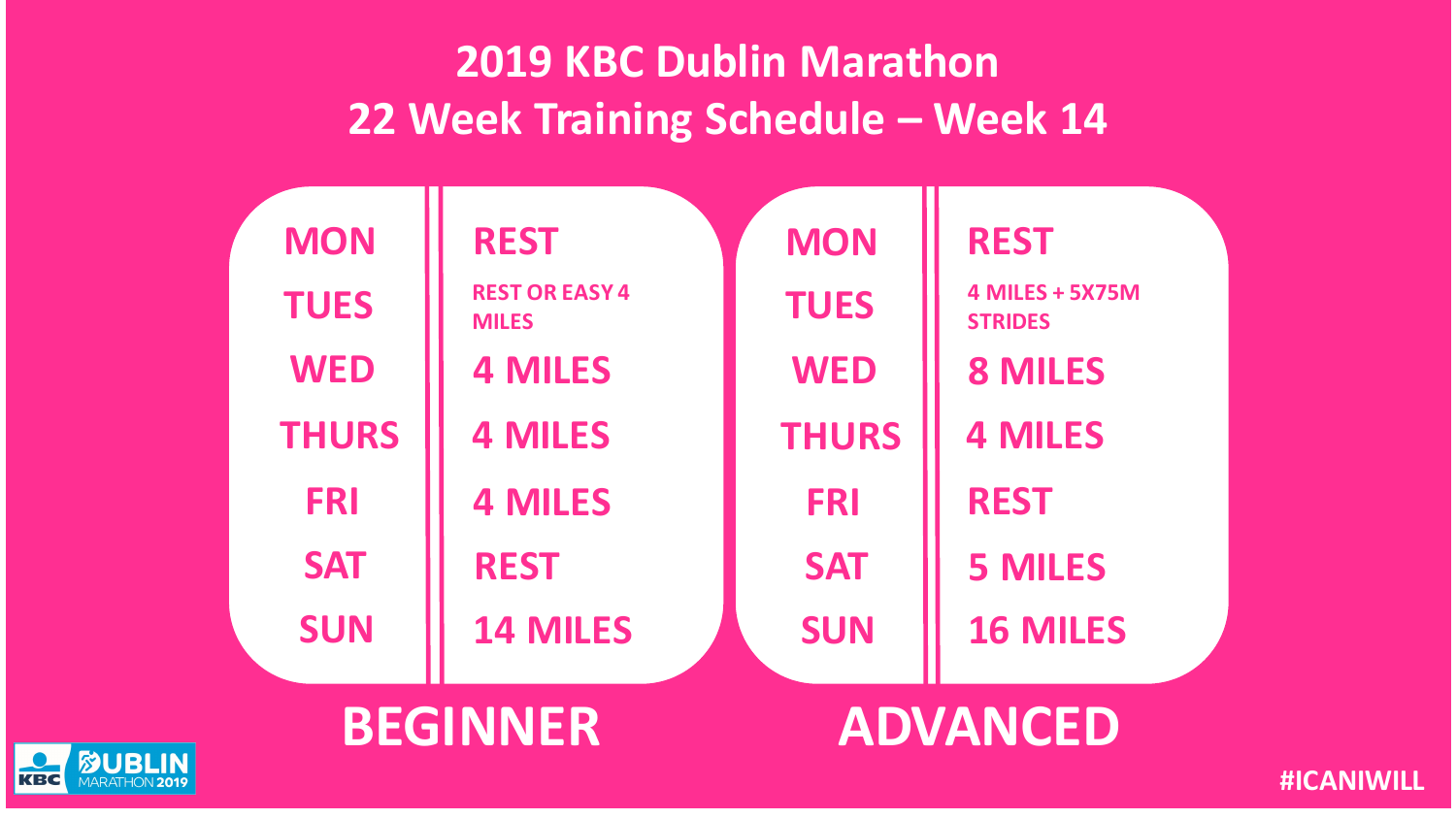| <b>MON</b>   | <b>REST</b>              | <b>MON</b>   | <b>REST</b>              |
|--------------|--------------------------|--------------|--------------------------|
| <b>TUES</b>  | <b>4 MILES</b>           | <b>TUES</b>  | 4/6 MILES                |
| <b>WED</b>   | <b>4 MILE TIME TRIAL</b> | <b>WED</b>   | <b>4 MILE TIME TRIAL</b> |
| <b>THURS</b> | <b>4 MILES</b>           | <b>THURS</b> | 4/6 MILES                |
| <b>FRI</b>   | <b>REST</b>              | <b>FRI</b>   | <b>REST</b>              |
| <b>SAT</b>   | <b>3 MILES</b>           | <b>SAT</b>   | 4/6 MILES                |
| <b>SUN</b>   | <b>14/16 MILES</b>       | <b>SUN</b>   | <b>16/18 MILES</b>       |
|              |                          |              |                          |



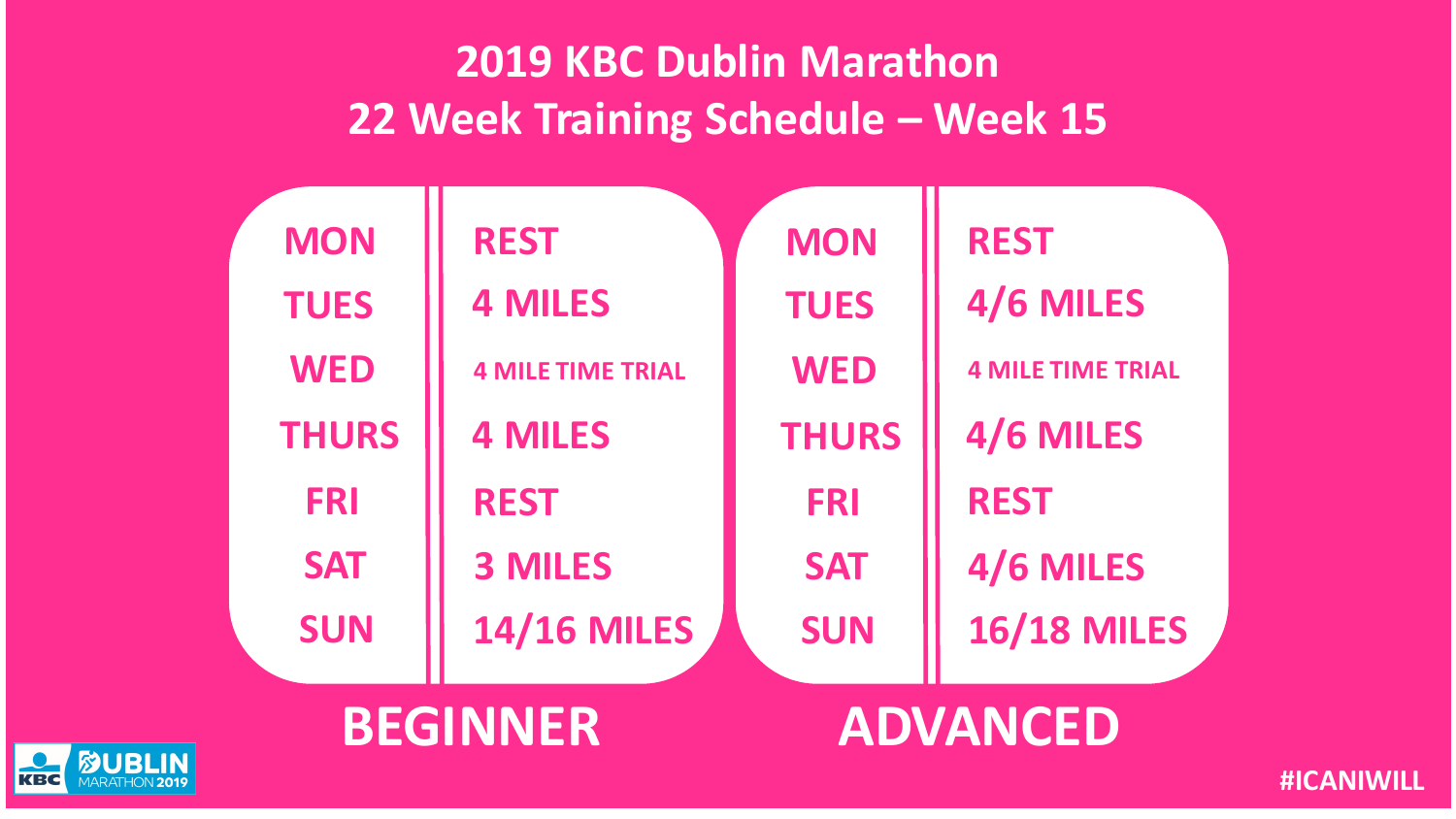| <b>MON</b>   | <b>REST</b>     | <b>MON</b>   | <b>REST</b>                            |
|--------------|-----------------|--------------|----------------------------------------|
| <b>TUES</b>  | <b>4 MILES</b>  | <b>TUES</b>  | 6/8 X 400M X 90<br><b>SEC RECOVERY</b> |
| <b>WED</b>   | <b>6 MILES</b>  | <b>WED</b>   | <b>8 MILES</b>                         |
| <b>THURS</b> | <b>4 MILES</b>  | <b>THURS</b> | 4/6 MILES                              |
| <b>FRI</b>   | <b>REST</b>     | <b>FRI</b>   | <b>REST</b>                            |
| <b>SAT</b>   | <b>4 MILES</b>  | <b>SAT</b>   | <b>4 MILES</b>                         |
| <b>SUN</b>   | <b>16 MILES</b> | <b>SUN</b>   | <b>18 MILES</b>                        |
|              |                 |              |                                        |

**BEGINNER ADVANCED**

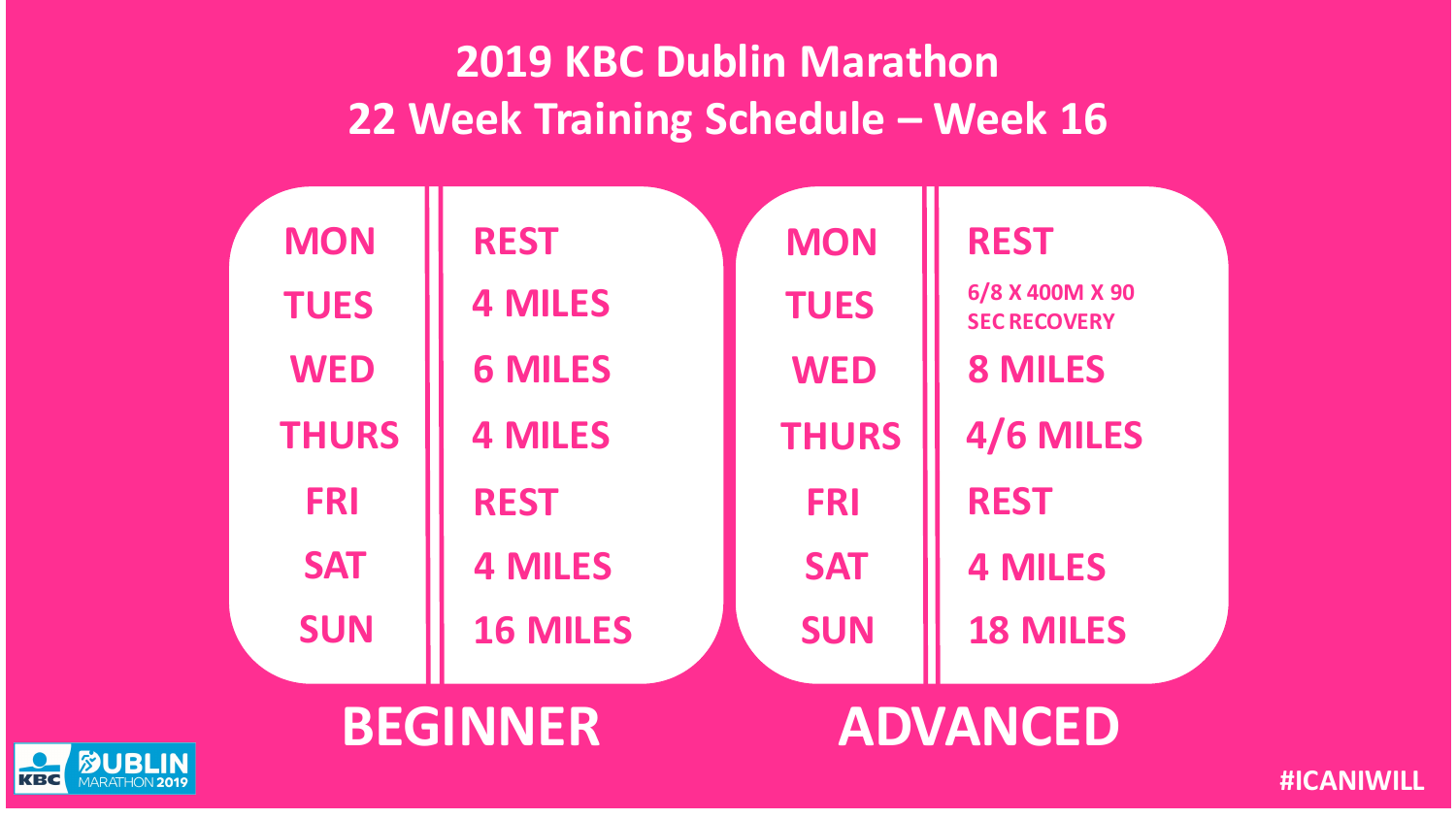| <b>MON</b>   | <b>REST</b>                           | <b>MON</b>   | <b>REST</b>                           |
|--------------|---------------------------------------|--------------|---------------------------------------|
| <b>TUES</b>  | <b>REST OR EASY 4</b><br><b>MILES</b> | <b>TUES</b>  | <b>REST OR EASY JOG</b>               |
| <b>WED</b>   | 6/8 MILES                             | <b>WED</b>   | <b>8/10 MILES</b>                     |
| <b>THURS</b> | <b>4 MILES</b>                        | <b>THURS</b> | 4/6 MILES                             |
| <b>FRI</b>   | <b>REST</b>                           | <b>FRI</b>   | <b>REST</b>                           |
| <b>SAT</b>   | <b>HALF MARATHON</b>                  | <b>SAT</b>   | <b>HALF MARATHON</b>                  |
| <b>SUN</b>   | <b>REST</b>                           | <b>SUN</b>   | <b>REST OR EASY 4</b><br><b>MILES</b> |
|              |                                       |              |                                       |



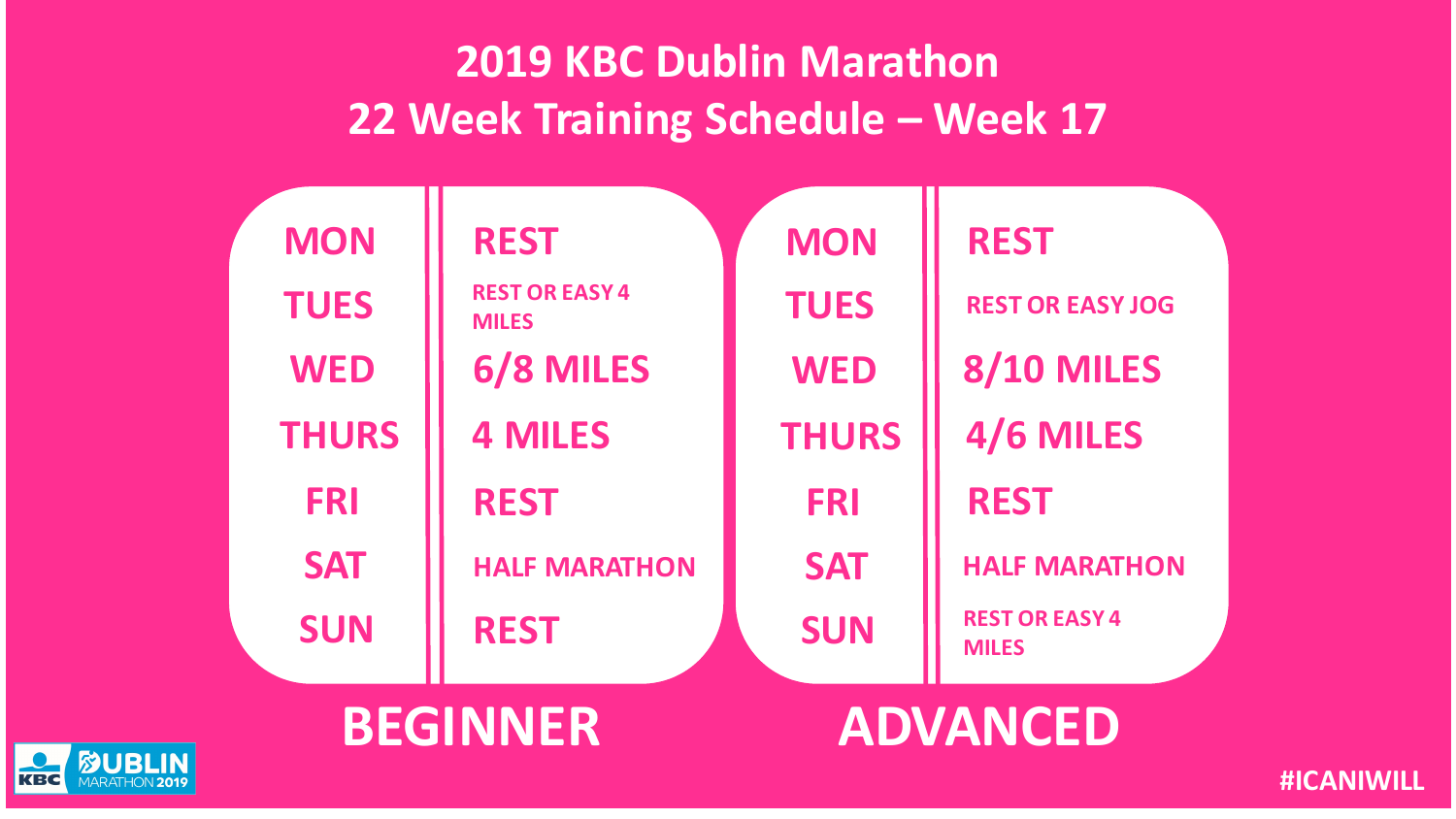| <b>MON</b>   | <b>REST</b>                           | <b>MON</b>   | <b>REST</b>                          |
|--------------|---------------------------------------|--------------|--------------------------------------|
| <b>TUES</b>  | <b>REST OR EASY 4</b><br><b>MILES</b> | <b>TUES</b>  | 8 X 400M X 90 SEC<br><b>RECOVERY</b> |
| <b>WED</b>   | 6/8 MILES                             | <b>WED</b>   | <b>8/10 MILES</b>                    |
| <b>THURS</b> | <b>4 MILES</b>                        | <b>THURS</b> | 4/6 MILES                            |
| <b>FRI</b>   | <b>REST</b>                           | <b>FRI</b>   | <b>REST</b>                          |
| <b>SAT</b>   | <b>REST</b>                           | <b>SAT</b>   | <b>4 MILES</b>                       |
| <b>SUN</b>   | <b>16 MILES</b>                       | <b>SUN</b>   | <b>18/20 MILES</b>                   |
|              |                                       |              |                                      |

**BEGINNER ADVANCED**

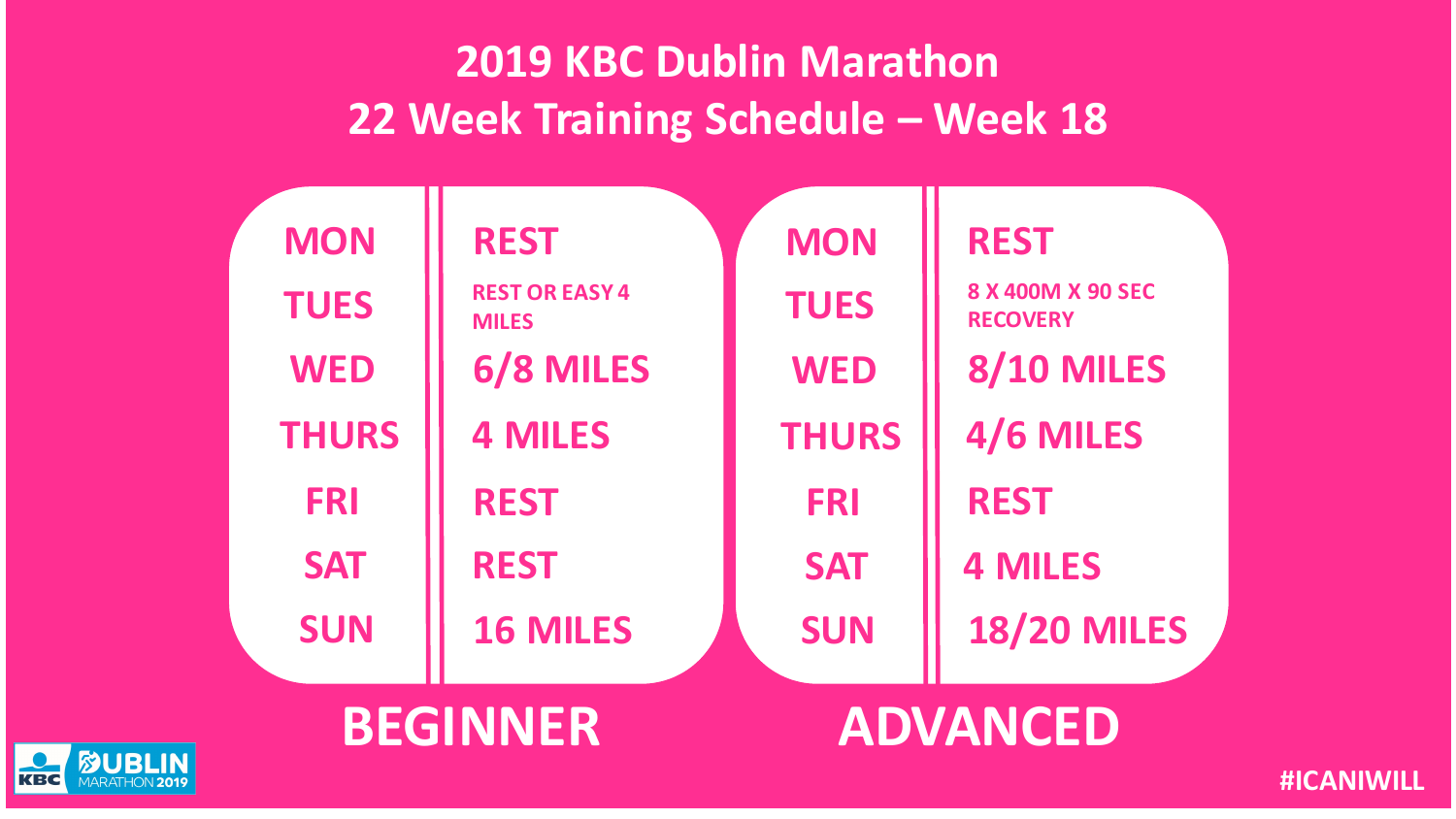| <b>MON</b>   | <b>REST</b>                           | <b>MON</b>   | <b>REST</b>                         |
|--------------|---------------------------------------|--------------|-------------------------------------|
| <b>TUES</b>  | <b>REST OR EASY 4</b><br><b>MILES</b> | <b>TUES</b>  | 4/6 MILES + 5X50M<br><b>STRIDES</b> |
| <b>WED</b>   | 6/8 MILES                             | <b>WED</b>   | <b>10 MILES</b>                     |
| <b>THURS</b> | <b>4 MILES</b>                        | <b>THURS</b> | <b>4 MILES</b>                      |
| <b>FRI</b>   | <b>REST</b>                           | <b>FRI</b>   | <b>REST</b>                         |
| <b>SAT</b>   | <b>REST</b>                           | <b>SAT</b>   | <b>REST</b>                         |
| <b>SUN</b>   | <b>18/20 MILES</b>                    | <b>SUN</b>   | <b>20/22 MILES</b>                  |
|              | <b>BEGINNER</b>                       |              | <b>ADVANCED</b>                     |

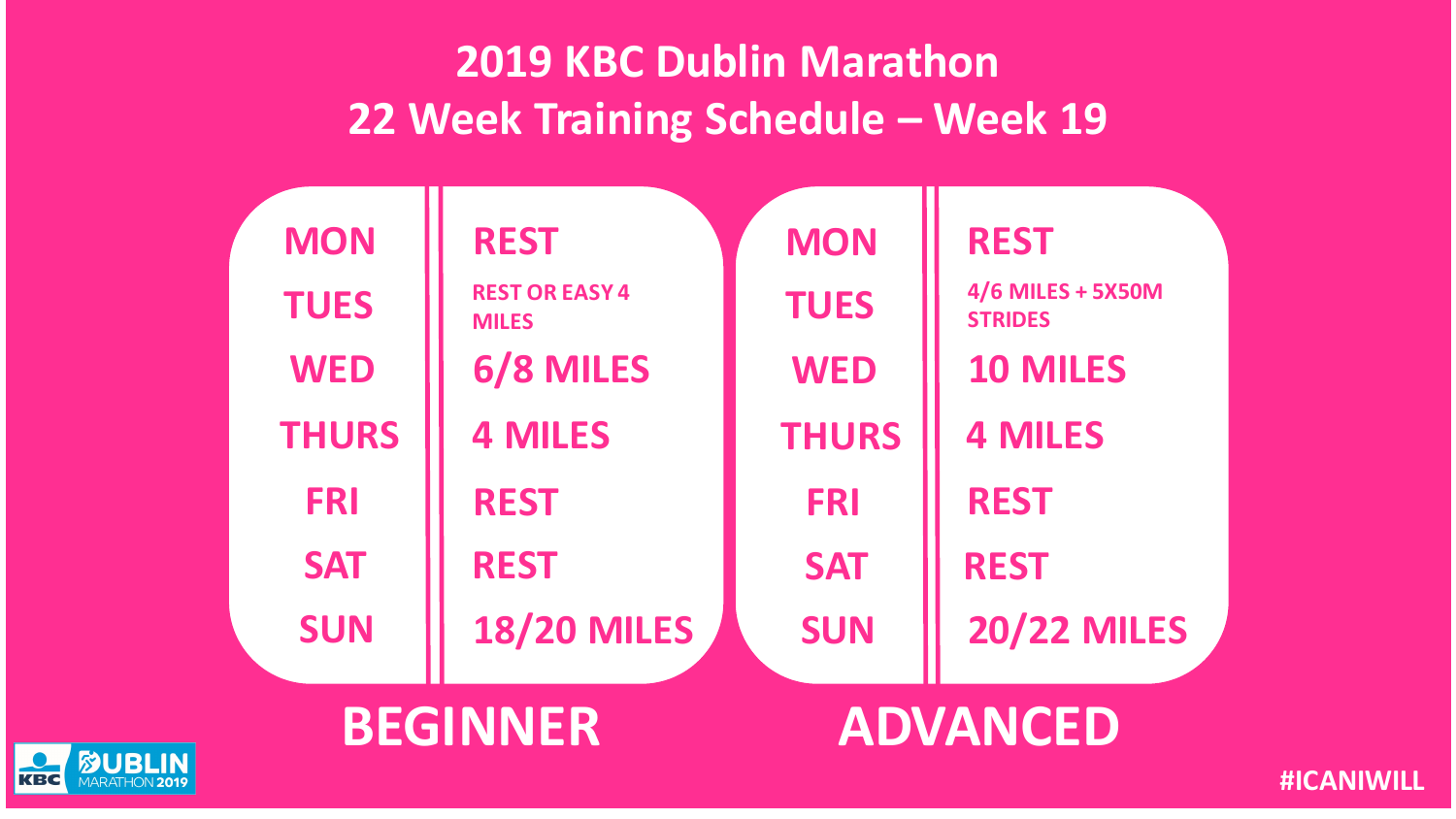| <b>MON</b>   | <b>REST</b>        | <b>MON</b>   | <b>REST</b>        |
|--------------|--------------------|--------------|--------------------|
| <b>TUES</b>  | <b>4 MILES</b>     | <b>TUES</b>  | 4/6 MILES          |
| <b>WED</b>   | 6/8 MILES          | <b>WED</b>   | <b>8 MILES</b>     |
| <b>THURS</b> | <b>4 MILES</b>     | <b>THURS</b> | <b>4 MILES</b>     |
| <b>FRI</b>   | <b>REST</b>        | <b>FRI</b>   | <b>REST</b>        |
| <b>SAT</b>   | <b>REST</b>        | <b>SAT</b>   | <b>4 MILES</b>     |
| <b>SUN</b>   | <b>14/16 MILES</b> | <b>SUN</b>   | <b>14/16 MILES</b> |
|              | <b>BEGINNER</b>    |              | ADVANCED           |

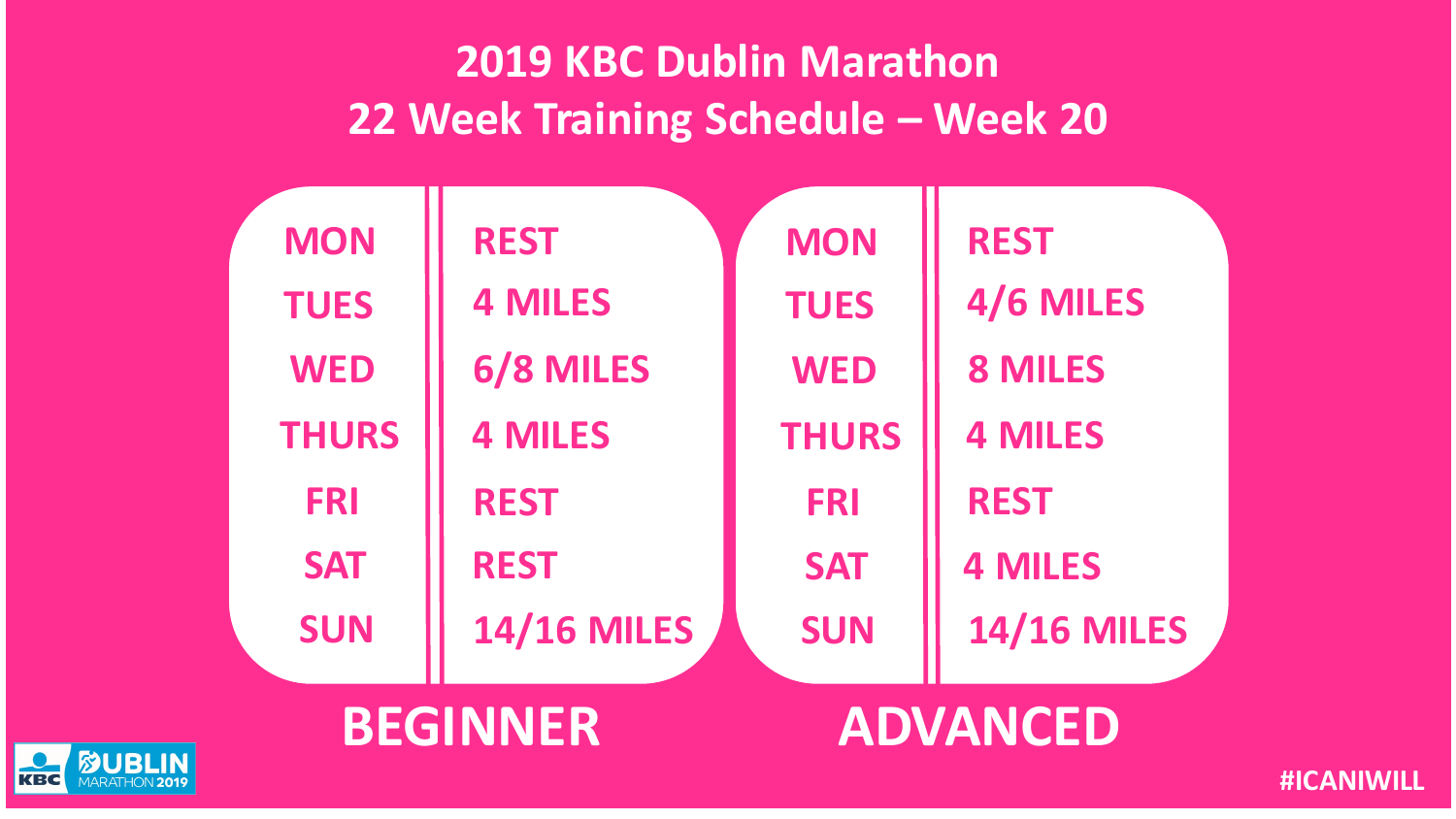| <b>MON</b>   | <b>REST</b>              | <b>MON</b>   | <b>REST</b>              |
|--------------|--------------------------|--------------|--------------------------|
| <b>TUES</b>  | <b>6 MILES</b>           | <b>TUES</b>  | <b>6 MILES</b>           |
| <b>WED</b>   | <b>4 MILES</b>           | <b>WED</b>   | <b>4 MILES</b>           |
| <b>THURS</b> | <b>4 MILES</b>           | <b>THURS</b> | <b>4 MILES</b>           |
| <b>FRI</b>   | <b>REST</b>              | <b>FRI</b>   | <b>REST</b>              |
| <b>SAT</b>   | <b>4 MILE TIME TRIAL</b> | <b>SAT</b>   | <b>4 MILE TIME TRIAL</b> |
| <b>SUN</b>   | <b>8/10 MILES</b>        | <b>SUN</b>   | <b>8/10 MILES</b>        |
|              |                          |              |                          |



**KBC** 

**BEGINNER ADVANCED**